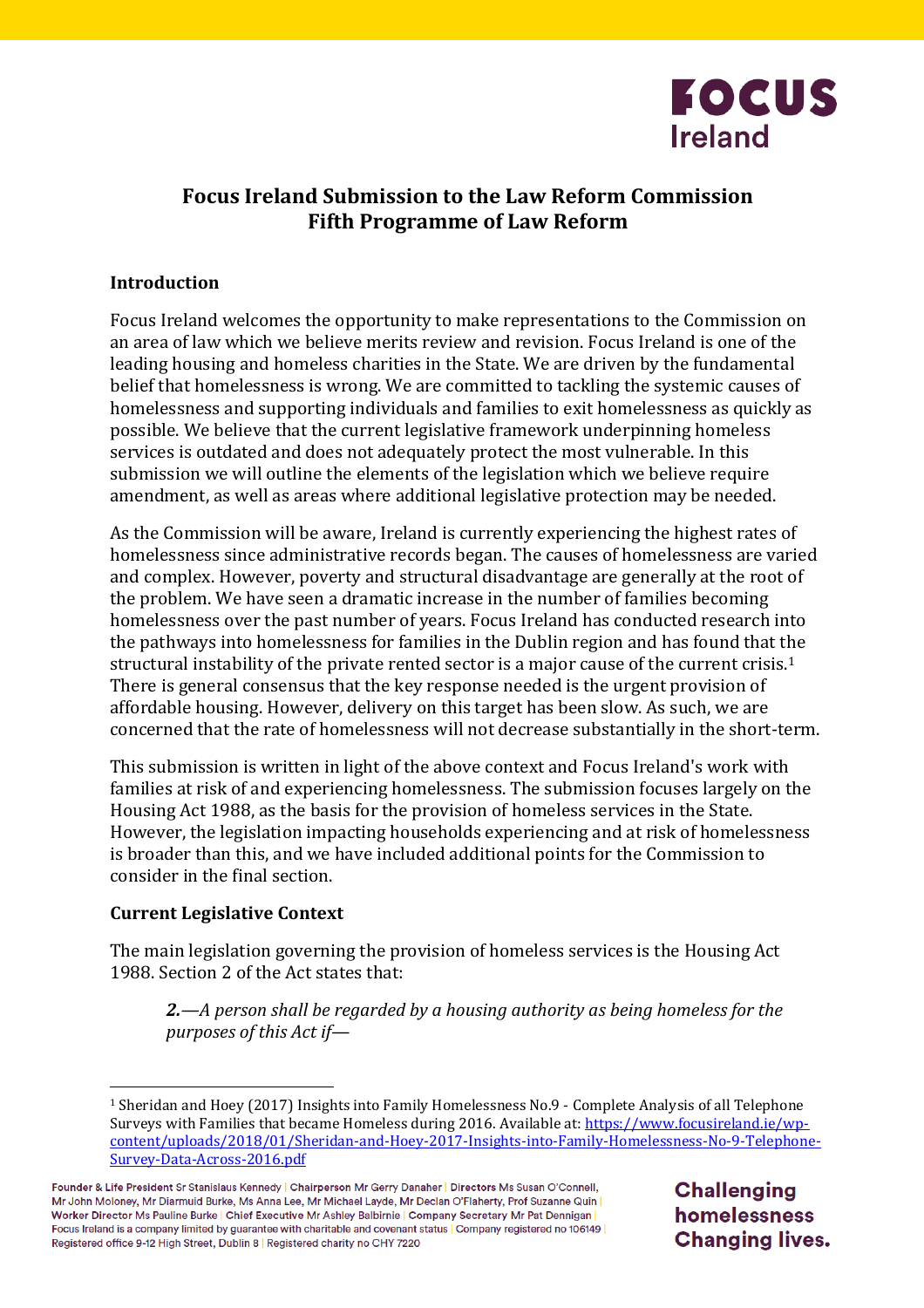

*(a) there is no accommodation available which, in the opinion of the authority, he, together with any other person who normally resides with him or who might reasonably be expected to reside with him, can reasonably occupy or remain in occupation of, or*

*(b) he is living in a hospital, county home, night shelter or other such institution, and is so living because he has no accommodation of the kind referred to in paragraph (a)*

*and he is, in the opinion of the authority, unable to provide accommodation from his own resources.*

The above provision is the only legislative guidance offered to decision-makers in determining whether a household is eligible for homeless assistance. It is important to note that the section 2 was passed at a time when homelessness was largely understood to be the experienced of single men. Families having to present to local authorities due to homelessness was far less common and women's experiences of homelessness was far less visible. The legislation has not been amended to address the changing nature of homelessness or our enhanced understanding the drivers of homelessness. We believe that this is area of legislative policy which should be reviewed.

We note that other jurisdictions have developed their homeless legislation to offer more prescriptive definitions of homelessness. The following sections examine the legislative programme as it relates to specific issues faced by Focus Ireland customers.

# **Prevention**

 $\overline{a}$ 

It is well accepted that preventing households from becoming homeless should be the prioritised policy intervention. Focus Ireland has introduced pilot targeted prevention services but in order for prevention to successfully address the current crisis it needs to be available to all those who require it.

Other jurisdictions have introduced explicit preventative obligations into their homeless legislation and Focus Ireland believes that this should be considered in an Irish context. We would refer the Law Reform Commission to the Housing (Wales) Act 2014<sup>2</sup> which contains provisions relating to the duty of local authorities to prevent homelessness and a legislative definition of 'threatened homelessness'. There is no such definition in Irish legislation. While access to housing supports have been introduced in a preventative capacity in Dublin, this practice is not guided by any legislative provisions and relays on local authority engagement.

The Welsh legislation lists the supports which local authorities may be provided to secure suitable accommodation. These include mediation, security measures for applicants at risk of abuse, support in managing debt etc. Focus Ireland believes that similar provisions in Irish legislation would mandate local authorities to focus resources and energy on preventing homelessness, rather than managing emergency situations. Such provisions

**Challenging** homelessness **Changing lives.** 

<sup>2</sup> Housing (Wales) Act 2014. Available at: https://www.legislation.gov.uk/anaw/2014/

Founder & Life President Sr Stanislaus Kennedy | Chairperson Mr Gerry Danaher | Directors Ms Susan O'Connell, Mr John Moloney, Mr Diarmuid Burke, Ms Anna Lee, Mr Michael Layde, Mr Declan O'Flaherty, Prof Suzanne Quin Worker Director Ms Pauline Burke | Chief Executive Mr Ashley Balbirnie | Company Secretary Mr Pat Dennigan | Focus Ireland is a company limited by guarantee with charitable and covenant status | Company registered no 106149 Registered office 9-12 High Street, Dublin 8 | Registered charity no CHY 7220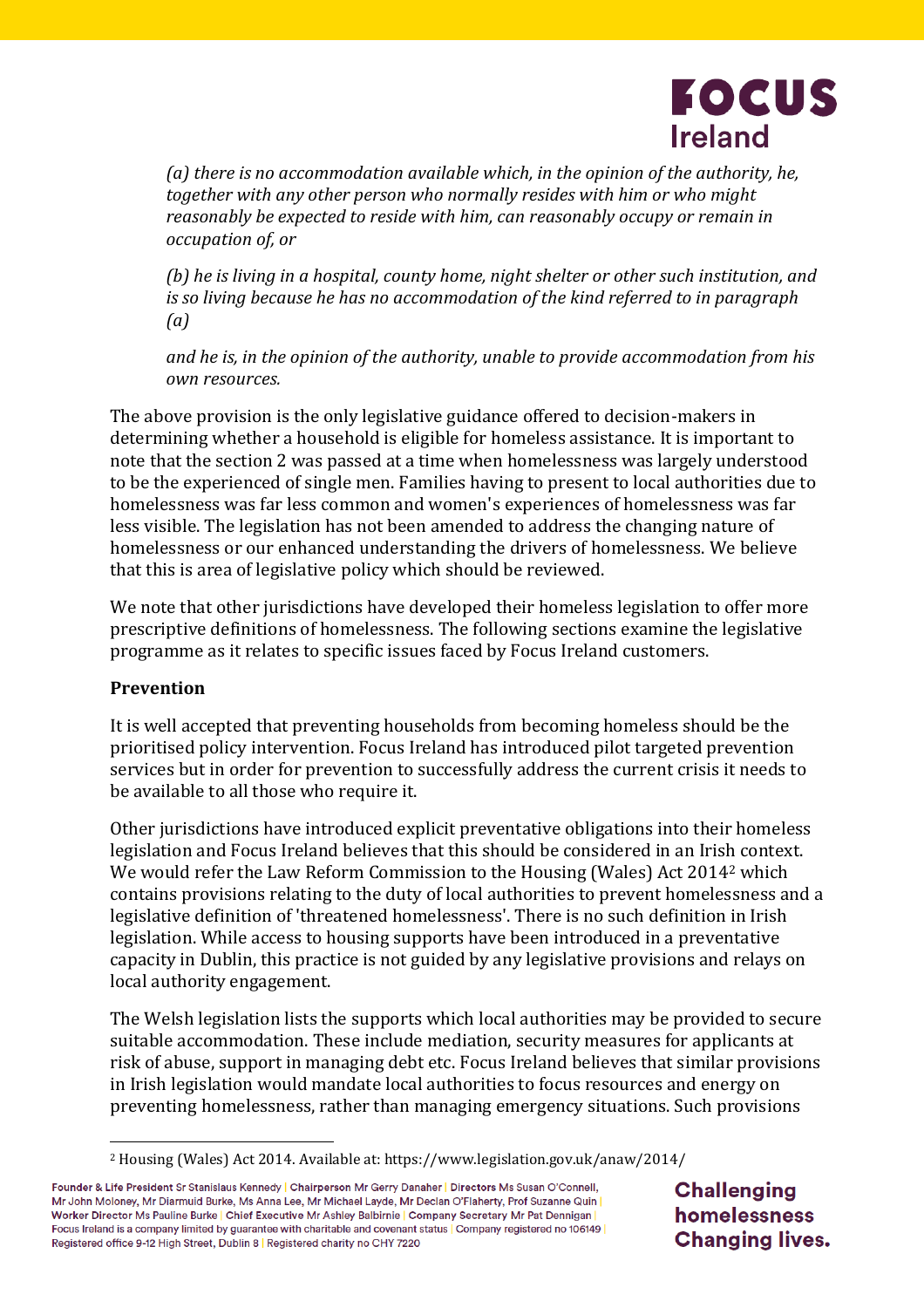

would also provide households with the opportunity to directly challenge local authorities on inadequate service provision.

#### **Accessing Services**

As noted above, local authorities are afforded a significant amount of discretion with regards assessing an individual or household as homeless. Focus Ireland has supported many individuals who have been refused access to emergency accommodation because they have been unable to satisfy the local authority as to their circumstances. Many are accepted as homelessness a day or two later, once they manage to collate the necessary paperwork. However, for households with dependent children, this delay is inappropriate and can have significant consequences.

Again, other jurisdictions provide much more detailed guidance for decision-makers when children are experiencing homelessness with their families. Section 32 of the Housing (Scotland) Act 1987 as amended outlines local authority duties. Local authorities are statutorily obliged to 'have regard to the best interests of the dependent children'3.

Focus Ireland believes that similar legislative protection is needed in this jurisdiction.

# **Additional Considerations/Areas for review**

• Right to housing:

 $\overline{a}$ 

The Convention on the Constitution recommended that Economic, Social and Cultural Rights (ESCR), which includes a right to housing, should be included in the Irish Constitution. Such a change in the constitution would not in itself eliminate homelessness but would make a strong statement about the values of our society and would provide individuals with a justiciable right. Policies introduced by the State would have to consider and balance the right. It is worth noting that other jurisdictions, including Austia, France and Germany, have introduced legislative housing rights.

• Residential tenancy legislation:

Focus Ireland believes that amendments to the Residential Tenancies Act as amended are required in order to limit the number of households becoming newly homeless each month. Research by Focus Ireland has shown that a significant number of households entering homelessness lost their private rented accommodation because the landlord was selling their property.<sup>4</sup> Focus Ireland drafted a legislative amendment to the Planning and Development (Amendment) Bill 2016. This amendment restricts the ability of buy to let landlords to terminate a tenancy on the basis that they are selling the property. The property can still be

**Challenging** homelessness **Changing lives.** 

<sup>3</sup> As amended by the Housing (Scotland) Act 2001 Section 3(4)

<sup>4</sup> Insights into Family Homelessness Series. Available at: [https://www.focusireland.ie/resource](https://www.focusireland.ie/resource-hub/research/)[hub/research/](https://www.focusireland.ie/resource-hub/research/)

Founder & Life President Sr Stanislaus Kennedy | Chairperson Mr Gerry Danaher | Directors Ms Susan O'Connell, Mr John Moloney, Mr Diarmuid Burke, Ms Anna Lee, Mr Michael Layde, Mr Declan O'Flaherty, Prof Suzanne Quin Worker Director Ms Pauline Burke | Chief Executive Mr Ashley Balbirnie | Company Secretary Mr Pat Dennigan | Focus Ireland is a company limited by guarantee with charitable and covenant status | Company registered no 106149 | Registered office 9-12 High Street, Dublin 8 | Registered charity no CHY 7220